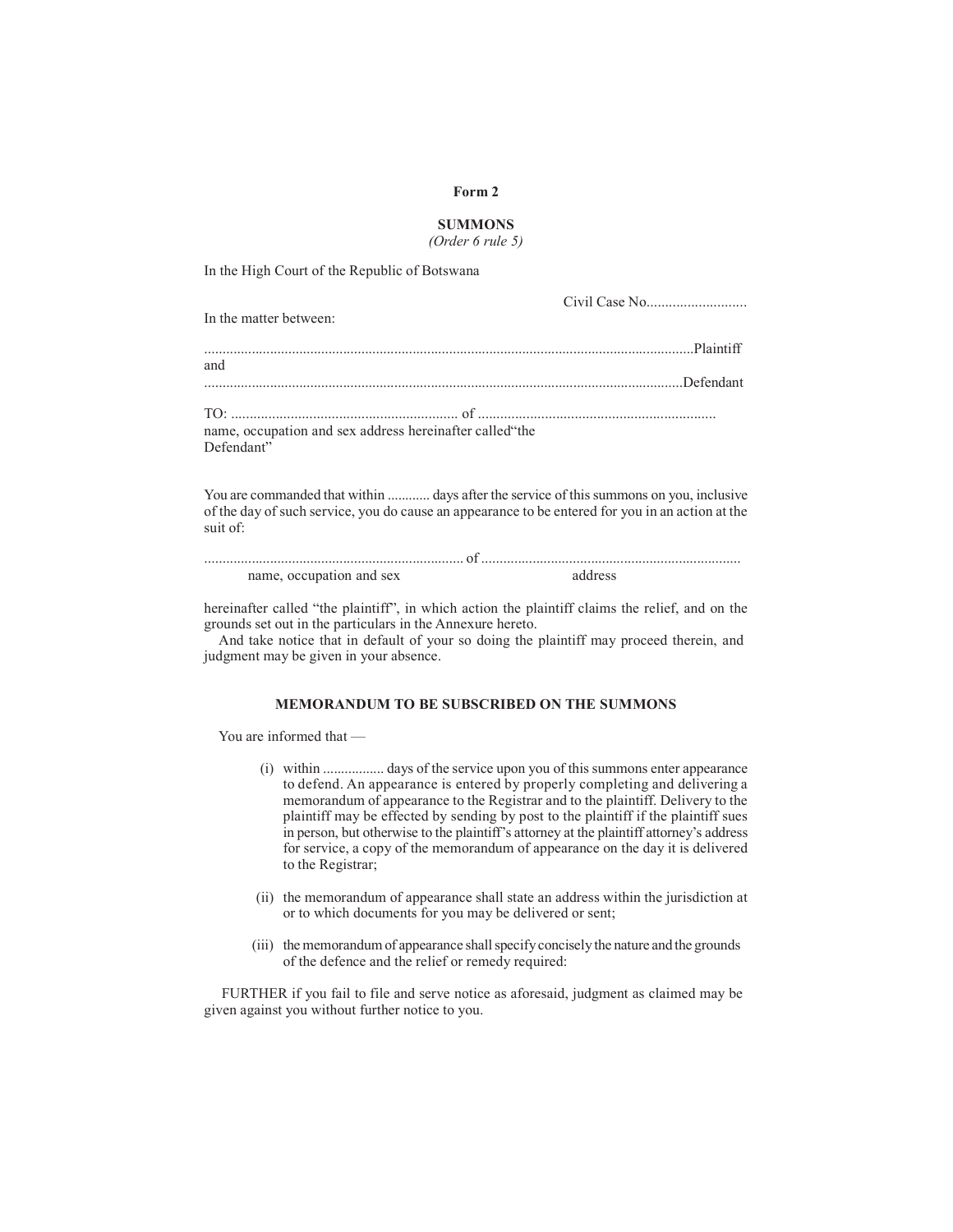# **ANNEXURE**

### PARTICULARS OF PLAINTIFF'S CLAIM

The plaintiff's claim is for